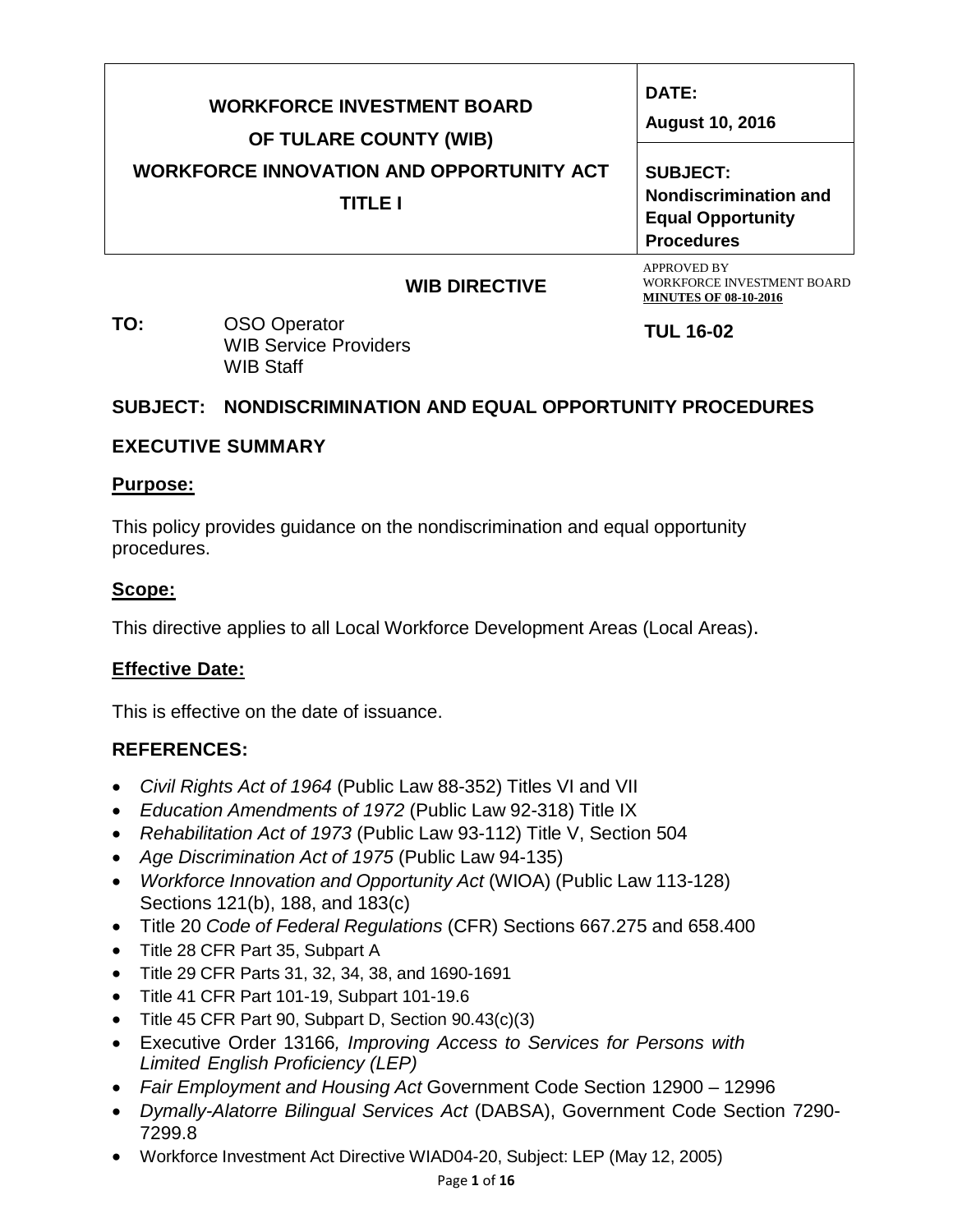# **Locally Imposed Requirements:**

This directive contains no WIB-imposed requirements.

# **FILING INSTRUCTIONS:**

This directive supersedes Workforce Services Directive WSD10-1, dated July 21, 2010, and finalizes Workforce Services Draft Directive WSDD-135, issued for comment on February 4, 2016. The Central Office Workforce Services Division received no comments during the draft comment period. Retain this directive until further notice. This directive supersedes WIBD-10-05.

# **BACKGROUND:**

The nondiscrimination and equal opportunity provisions found in Section 188 of WIOA and Title 29 CFR Part 38 prohibit discrimination on the grounds of race, color, religion, sex, national origin, age, disability, political affiliation or belief, and for beneficiaries' only, citizenship or participation in a WIOA Title I financially assisted program or activity.

# **POLICY AND PROCEDURES:**

### **Definitions**

**Complaint**, for this directive only, means an allegation of a violation of the nondiscrimination and equal opportunity provisions.

*Recipient*, taken from Title 29 CFR Part 38, means any entity to which financial assistance under WIOA Title I is extended, either directly from Department of Labor (DOL) or through the Governor or another recipient (including any successor, assignee, or transferee of a recipient), but excluding the ultimate beneficiaries of the WIOA Title I funded program or activity. In addition, One-Stop partners, as defined in Section 121(b) of the WIOA, are treated as "recipients" and are subject to the nondiscrimination and equal opportunity requirements of Title 29 CFR Part 38, to the extent that they participate in the One-Stop delivery system.

*Small recipient* means a recipient who (1) serves a total of fewer than 15 beneficiaries during the entire grant year and (2) employs fewer than 15 employees on any given day during the grant year.

#### General Provisions

Title 29 CFR Section 38.54(a) requires that each Governor must establish and adhere to a Methods of Administration (MOA) for state programs. The MOA is a state-level document that reflects the Governor's commitment to nondiscrimination and equal opportunity provisions of WIOA.

The MOA contains nine distinct elements, which are outlined below. Compliance requirements, which are significant to programs and activities that are part of the America's Job Center of California<sup>SM</sup> (AJCC) delivery system operated by AJCC partners, are also highlighted in this directive.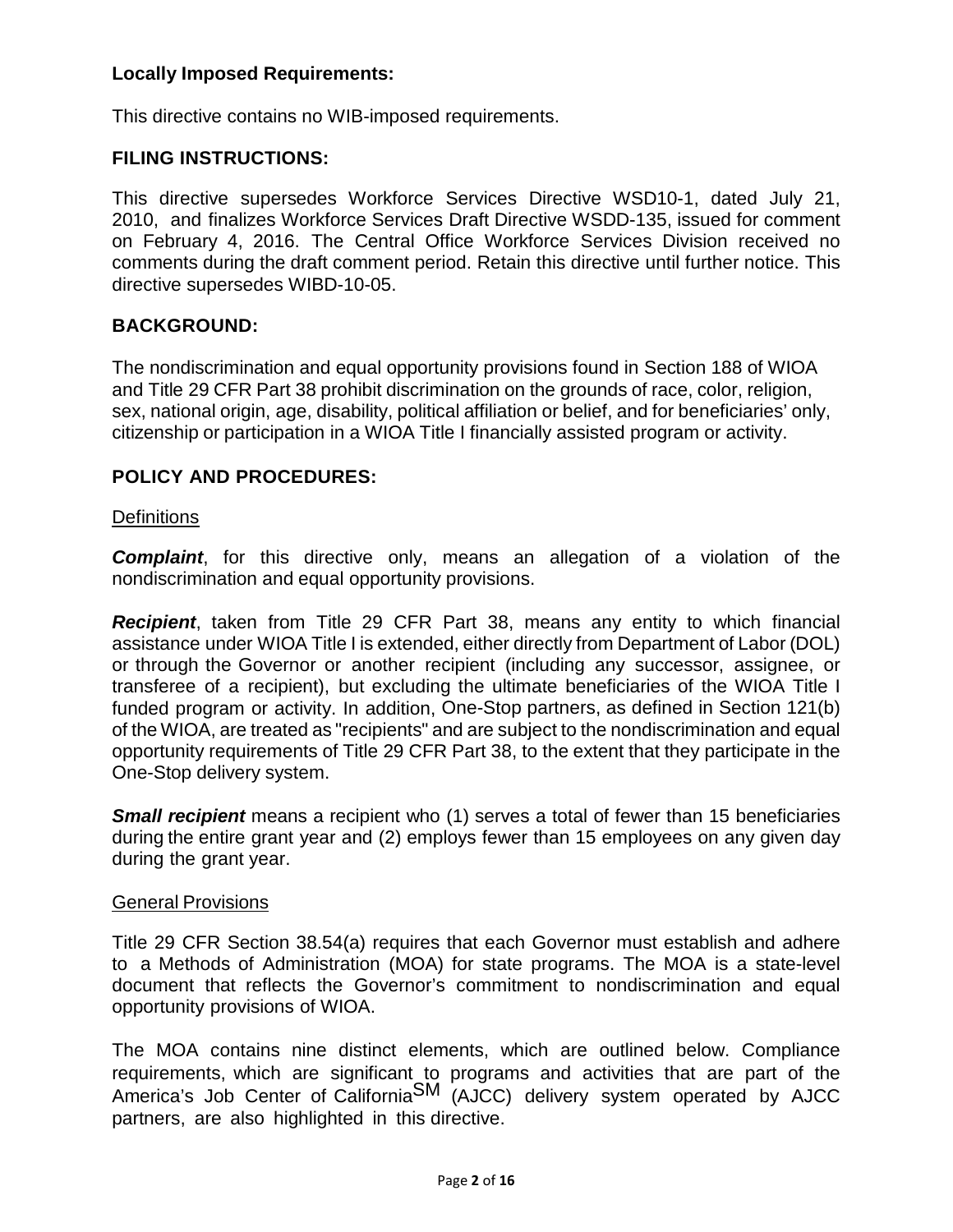# 1. Designation of an Equal Opportunity (EO) Officer

Each Local Area must designate an EO Officer who is responsible for coordinating its obligation under these regulations. *The state requires that the Local Areas notify the Equal Employment Opportunity (EEO) Office whenever the designation of the Local Area EO Officer changes.*

The EO Officer's responsibilities include the following:

- Serving as liaison with the Civil Rights Center (CRC).
- Investigating and monitoring the organizations and its subrecipients' WIOA Title I funded activities and programs.
- Reviewing the organizations and its subrecipients' written policies.
- Developing, publishing, and enforcing the organization's discrimination complaint procedures.
- Reporting to the appropriate authority regarding discrimination matters.
- Participating in continuing training and education, and ensuring that assigned staff receive the necessary training and support to maintain competency.
- Informing participants, employees and program beneficiaries of their equal opportunity rights and responsibilities, and how the discrimination complaint process works.

*The Local Areas must submit a copy of the local level EO Officer's position description and organizational chart showing the relationship of each local level EO Officer to their Local Area Executive Director.* The Local Areas will assign sufficient staff and resources to the EO Officer to ensure compliance with the nondiscrimination and equal opportunity provisions of the WIOA and Title 29 CFR Section 38.23.

Please mail required documents to the following address:

Equal Employment Opportunity Office Employment Development Department 800 Capitol Mall, MIC 49 P.O. Box 826880 Sacramento, CA 94280-0001

The EO Officer's contact information such as name, position title, business address, including e-mail address, and telephone number (voice and Telecommunications Device for the Deaf [TDD], which is also known as teletypewriter [TTY]), must be publicized at the local level through a variety of means, including posters, handouts, and listings in local directories. Ensure that the EO Officer's identity and contact information appears on all internal and external communications about the recipient's nondiscrimination and equal opportunity programs.

Attending periodic training is recommended for the EO Officer and assigned staff to keep abreast of equal opportunity issues. Training on nondiscrimination and equal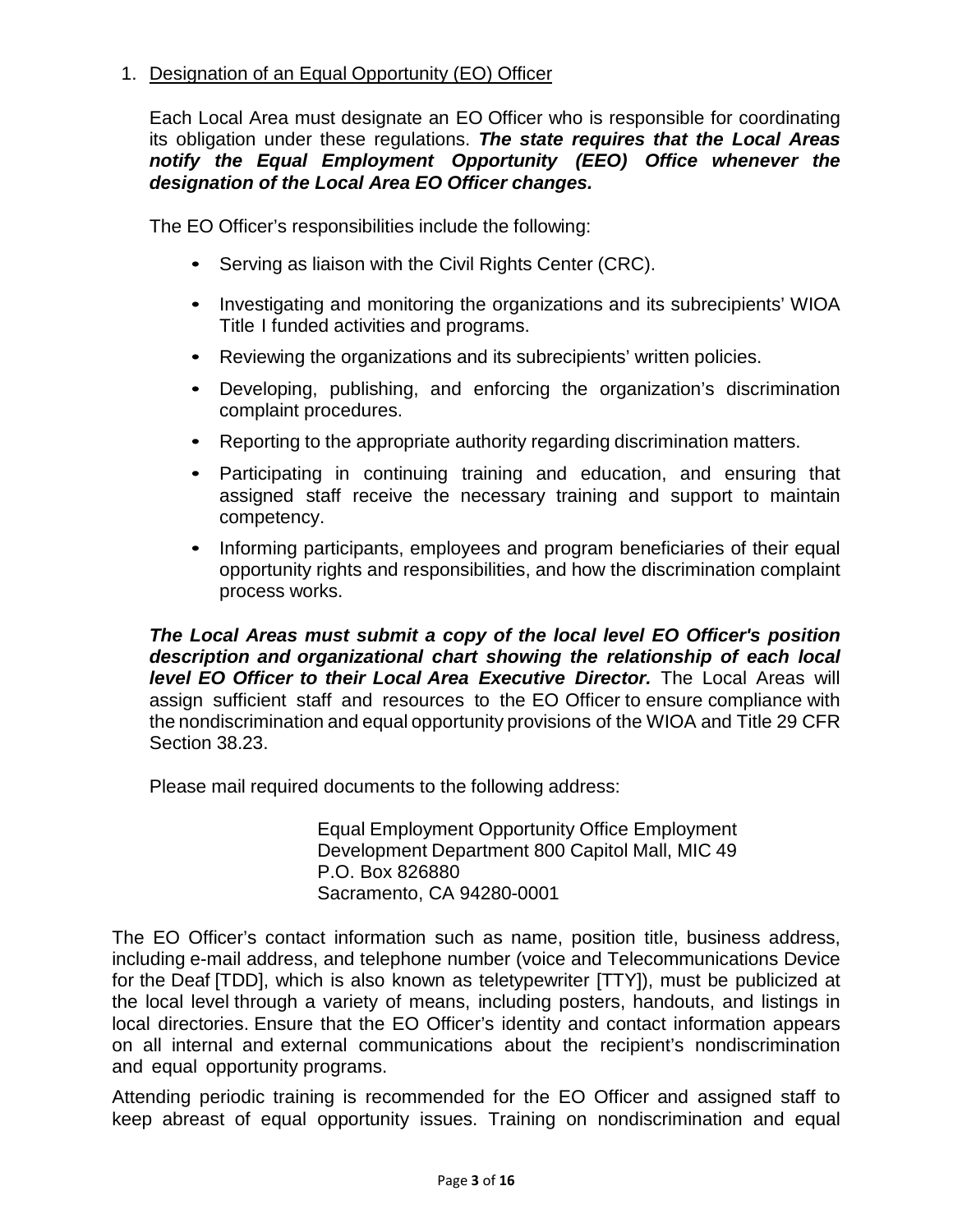opportunity is available through the State EO Officer and the Capacity Building Unit of the Workforce Services Division.

Small recipients and service providers, as defined in Title 29 CFR Section, Part 38.4, do not need to designate an EO Officer with the full responsibilities as described above, but must designate an individual who will be responsible for the developing and publishing of complaint procedures and the processing of complaints as required by Section 38.76 through 38.79.

*Additionally, the WIOA Title I Governor's 15 and 25 percent subrecipients (except Local Areas) are not required to designate an EO Officer, but must designate an individual who will be responsible for adopting and publishing the Employment Development Department's (EDD) complaint procedures. Therefore, in lieu of a local complaint procedure, the WIOA Title I Governor's 15 and 25 percent subrecipients must adopt the EDD's nondiscrimination and equal opportunity complaint procedures. The complaint procedures must include the option to file a charge of discrimination directly with the CRC.*

For more information, contact the State EO Officer at the following address:

Equal Employment Opportunity Office Employment Development Department 800 Capitol Mall, MIC 49 P. O. Box 826880 Sacramento, CA 94280-0001

# 2. Notice and Communication

Initial and continuing notice of nondiscriminatory practices poster and the right to file a complaint poster must meet the following criteria:

- Posted in prominent locations, such as the front customer entry and reception area.
- Disseminated in internal memoranda and other written or electronic communications.
- Included in handbooks and manuals, brochures, broadcasts, and other communications.
- Made available to each participant.
- Included in each participant's case file. Where a hard copy case file is maintained, a copy of an acknowledgement of receipt shall be signed by the participant and included in each participant's case file. Where an electronic case file is maintained, staff must make a note indicating that this notification did occur, the date of the notification, and the name of the staff person who provided it.

The notice shall be provided in appropriate formats to individuals with visual impairments. When a notice has been given in an alternate format, a record of such notice shall be documented within the participant's case file.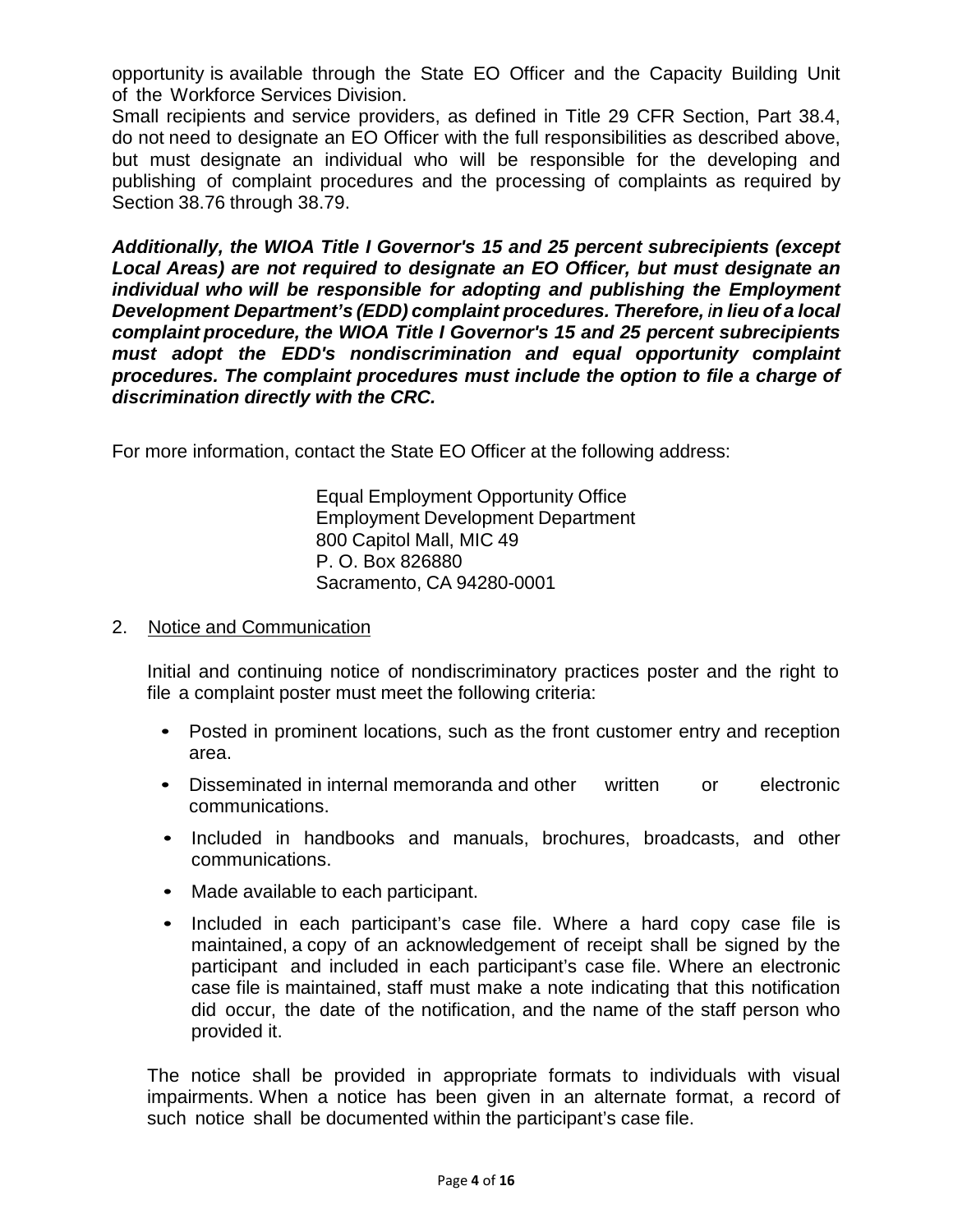For information and services accessed electronically, each recipient shall establish a procedure, which assures that the notice requirements of Title 29 CFR Part 38 are met.

Distributed publications, broadcasts, electronic media and other communications including the homepage of the Local Areas website, which promote WIOA programs or activities, shall include the following taglines: "This WIOA Title I financially assisted program or activity is an equal opportunity employer/program," and "Auxiliary aids and services are available upon request to individuals with disabilities."

Where hard copy or electronic materials indicate that the recipients may be reached by telephone, the telephone number of any TDD/TTY or relay service used by the recipient must be indicated. If the recipient does not have a TDD/TTY, the California Relay Service (CRS), which can be reached at 1-800-735-2922, is an alternative. The CRS relays messages to deaf persons via the telephone. A caller can contact the relay service by voice or TDD, and an operator will contact the party to be called using voice or TDD/TTY. A TDD/TTY or relay service should be available where services provided by telephone are a major function of the program or activity.

This applies similarly to those recipients required by law or regulation to publish or broadcast program information in public media. Where appropriate, information and services should be provided in additional languages other than English.

On August 11, 2000, President Clinton issued Executive Order 13166, titled "*Improving Access to Services for Persons with Limited English Proficiency.*" This Executive Order mandates that LEP individuals have equal access to federally funded programs and activities. As required by Executive Order 13166, DOL/CRC published revised policy guidance in the Federal Register (May 29, 2003) regarding the prohibition against national origin discrimination as it affects LEP individuals. This revised policy offers guidance from DOL with respect to the responsibilities of recipients of federal financial assistance in serving LEP individuals, pursuant to the requirements of Title VI of the *Civil Rights Act* and Section 188 of WIOA. Recipients of federal financial assistance must take reasonable steps to ensure that individuals having LEP receive the language assistance necessary to afford them meaningful access to programs, services, and information provided by the recipients.

The DABSA requires that when state and local agencies serve a "substantial number of non- English-speaking people," they must employ a "sufficient number of qualified bilingual staff in public contact positions" and translate documents explaining available services in their clients' language. The DABSA establishes specific legal mandates for state agencies, but allows local agencies discretion in establishing the level and extent of bilingual services they provide.

# 3. Assurances, Job Training Plans, Contracts, Policies and Procedures

A system must be implemented to ensure that all contracts, cooperative agreements, job training plans, and policies and procedures contain the nondiscrimination assurance as specified. The nondiscrimination assurance must state that the grant applicant will "comply fully with the nondiscrimination and equal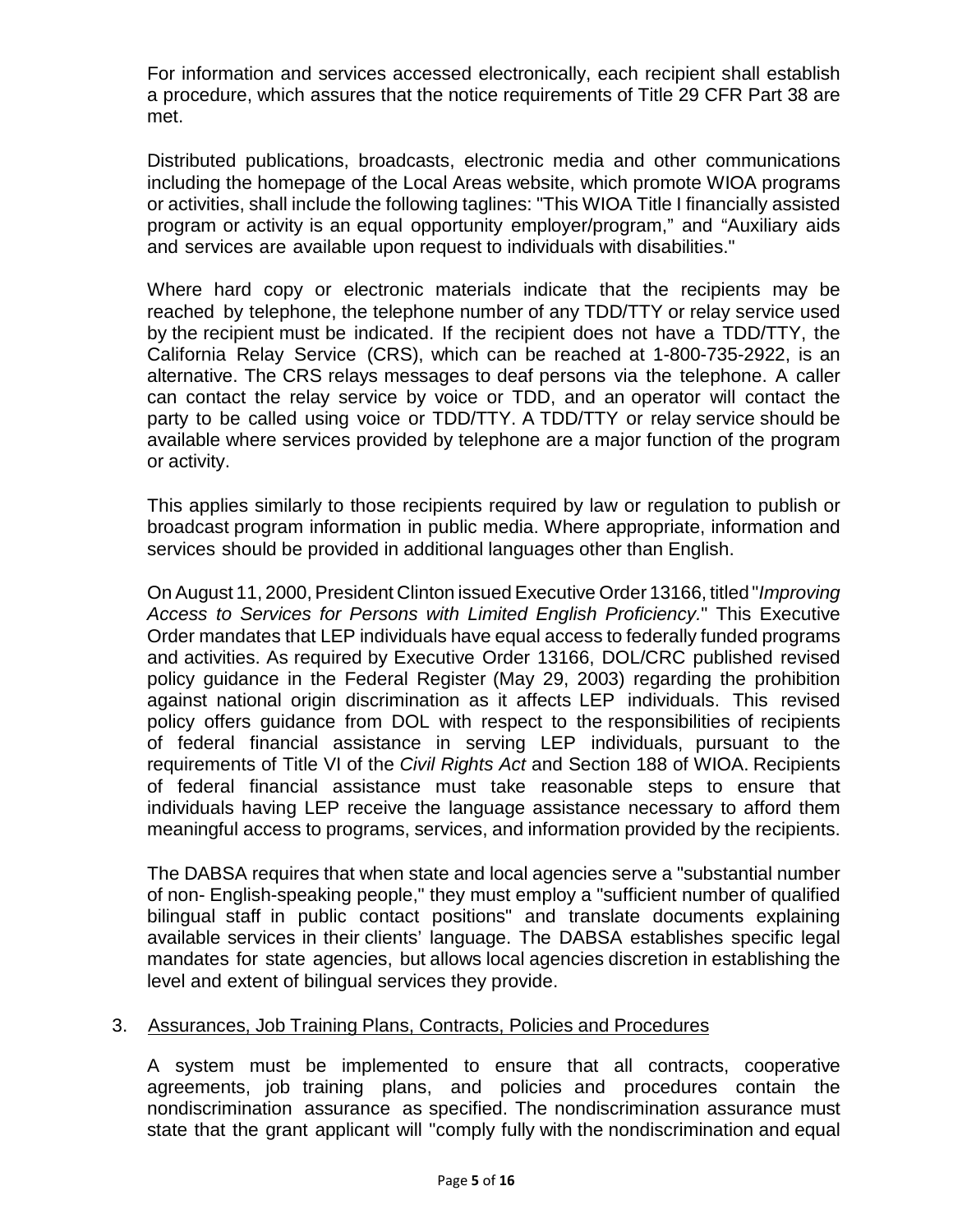opportunity provisions of WIOA" and acknowledge the government's right to seek judicial enforcement of the nondiscrimination assurance.

Title 29 CFR Section 38.20 requires that each application for federal financial assistance under Title I of WIOA must include the nondiscrimination assurance. Application for assistance is defined as the process by which required documentation is provided to the Governor, recipient, or DOL prior to, and as a condition of, receiving federal financial assistance under Title I of WIOA (including both new and continuing assistance).

#### 4. Universal Access

As required in Title 29 CFR Section 38.42, recipients must take appropriate steps to ensure universal access to WIOA Title I financially assisted programs and activities by doing the following:

- Implementing an outreach and recruitment plan to solicit participation of all potentially WIOA Title I eligible reportable individuals in the entire locale.
- Creating an outreach and recruitment plan that will reach specific target populations through media, schools, and community services groups.
- Considering a pool of individuals for participation that includes members of both sexes, various racial and ethnic age groups, and individuals with disabilities.
- Establishing a hiring and eligibility process that is accessible to qualified individuals with disabilities.
- Utilizing facilities designed to provide reasonable access to individuals with disabilities in the following areas: training, job structure, work schedule, work procedure, and work equipment and auxiliary aids accommodations.

#### 5. Obligation Not To Discriminate On The Basis Of Disability

Compliance with Section 504 of the Rehabilitation Act of 1973, as amended, and Title 29 CFR Part 38 reads as follows:

The recipients must ensure the accessibility to their training programs, activities and support services for all individuals, and must administer their training programs, activities and services in the most integrated setting appropriate to the needs of qualified individuals with disabilities. This includes employment tests or other selection criteria used by recipients that do not screen out individuals with disabilities, and training programs accessible to individuals with visual, hearing, or speech impairments. The recipients must provide means for individuals with disabilities to receive information about availability of facilities accessible to them. Additionally, recipients must provide auxiliary aids, services and reasonable accommodations to qualified individuals with disabilities to enable them to perform duties of the job (e.g., special aids, modified work sites, or restructuring of jobs).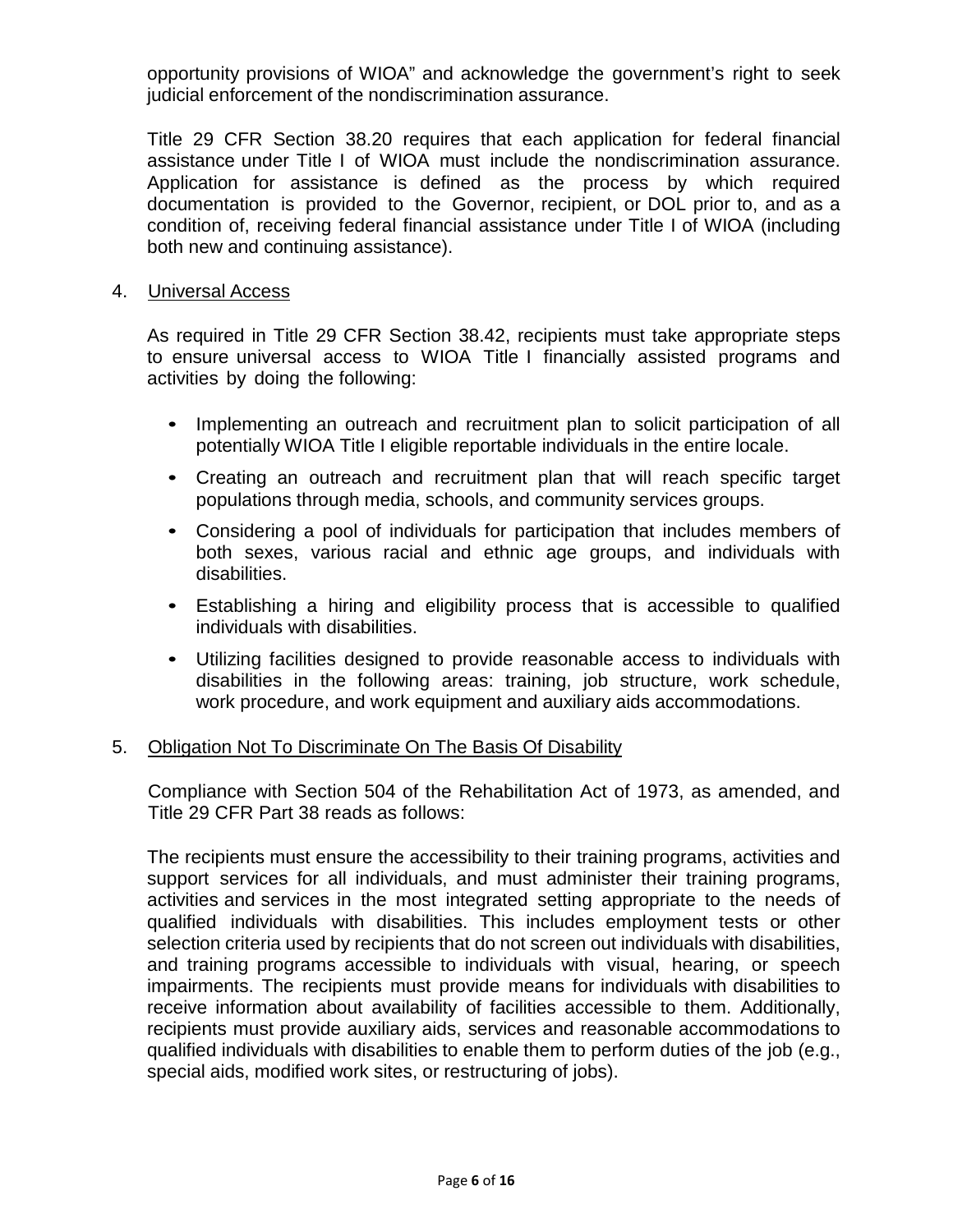The recipients must also provide the following:

- Designated parking for the disabled that is accessible to the building entrance, free of any barriers (e.g., steps, steep slopes, low spots in ground or pavement, buckled or uneven concrete walkways, loose gravel).
- Signage at a primary entrance to each of their inaccessible facilities, directing users to a location at which they can obtain information about accessible facilities.
- The international symbol for accessibility at each primary entrance of an accessible facility.
- Building entrance doors that can be opened with one hand.
- Accessible information at public counter or reception areas.
- Facility elevators that are accessible from the primary entrance meeting the above criteria.
- Elevator control panel and entrance buttons with raised numbers and Braille symbols at an accessible height.
- At least one accessible public telephone per floor.
- Accessible meeting rooms with Braille symbols at an accessible height.
- Facility restrooms that have at least one toilet stall with an accessible doorway. The stall should have grab bars and the toilet seat should be accessible for the disabled individual after the door is closed (access to the grab bars should not be obstructed by such things as toilet paper dispensers, seat cover dispensers, etc.).
- Alternative methods to ensure that training, job structure, work schedule, work procedure, and work equipment are available to individuals with disabilities when the facilities are not physically accessible to individuals with disabilities.

With regard to aid, benefits, services, training, and employment, Title 29 CFR Section 38.8 states that a recipient must do the following:

- Provide reasonable accommodation to qualified individuals with disabilities who are applicants, registrants, eligible applicants/registrants, participants, employees, or applicants for employment, unless providing the accommodation would cause the recipient undue hardship on business operations.
- Make reasonable modifications in policies, practices, or procedures when the modifications are necessary to avoid discrimination on the basis of disability, unless making the modifications would fundamentally alter the nature of the WIOA Title I financially assisted service, program, or activity.

In those circumstances where a recipient believes that the proposed accommodation would cause undue hardship, or the proposed modification would fundamentally alter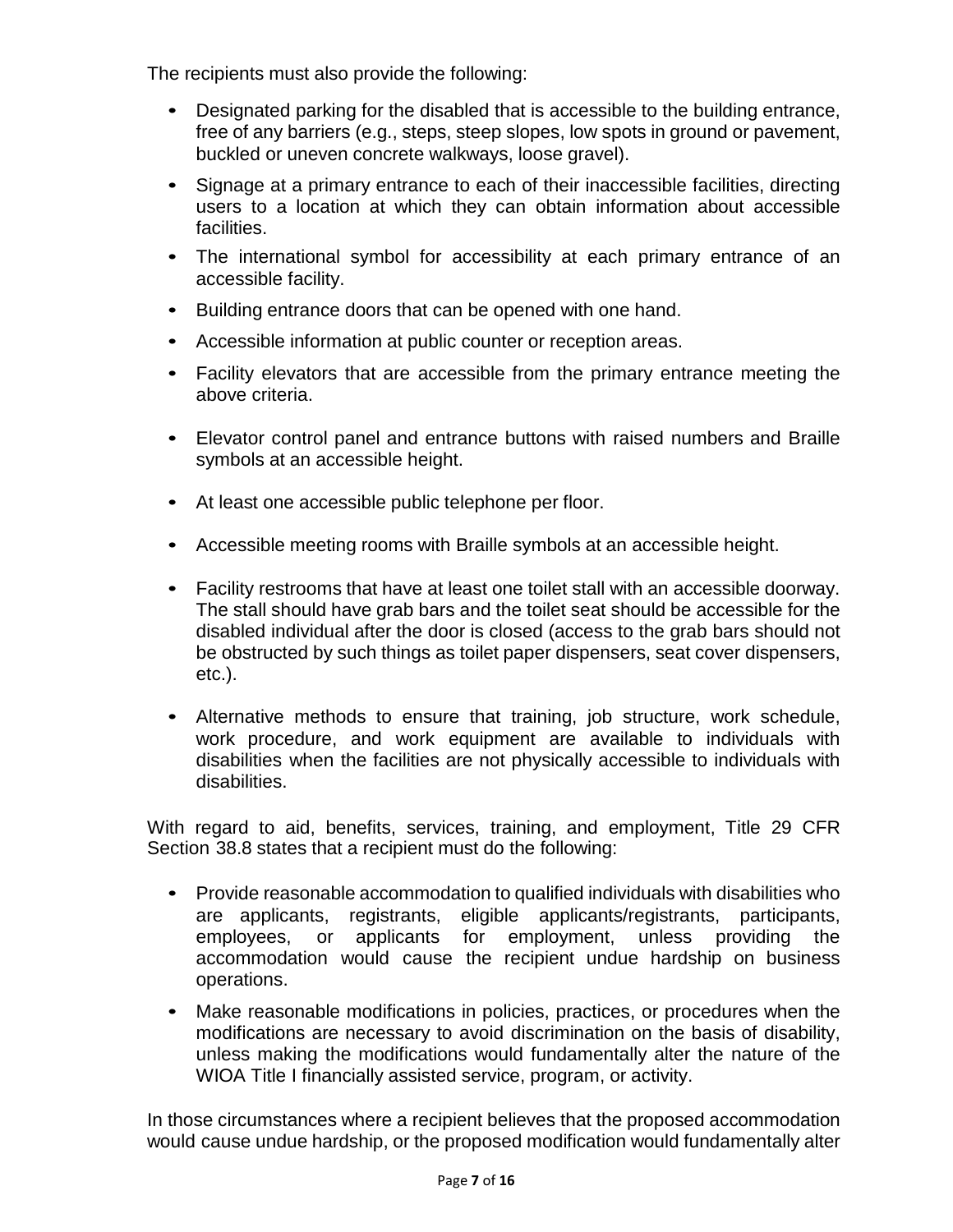the program, the recipient has the burden of proving that compliance with this section would result in such hardship and alteration. The recipient must make the decision that the accommodation would cause such hardship or result in such alteration only after considering all factors listed in the definitions of "undue hardship" and "fundamental alteration." The decision must be accompanied by a written statement of the recipient's reasons for reaching that conclusion. The recipient must provide a copy of the statement of reasons to the individual(s) who requested the accommodation.

If a requested accommodation would result in undue hardship or a modification would result in a fundamental alteration, the recipient must take any other action that would not result in such burden or such alteration but would nevertheless ensure that individuals with disabilities receive the aid, benefits, services, training or employment provided by the recipient.

Title 29 CFR Section 38.4 defines "undue hardship" with regard to reasonable accommodation of individuals with disabilities, as significant difficulty or expense incurred by a recipient when considered in light of certain factors. These factors include, but are not limited to, the nature and net cost of the accommodations needed, overall financial resources of recipient, type of operation(s) of recipient, the number of persons aided, benefited, served, trained, or employed, the impact on the ability of other participants to receive aids, benefits, services, or training, or of other employees to perform their duties and the impact on the facility's ability to carry out its business or mission.

The term "fundamental alteration" means (1) a change in the essential nature of a program or activity as defined in Title 29 CFR Part 38.4, including but not limited to an aid, service, benefit, or training or (2) a cost that a recipient can demonstrate would result in an undue burden. The definition of "fundamental alteration" incorporates the concept of "undue financial and administrative burdens" in Title 29 CFR Part 38.

In addition, recipients must take appropriate steps to ensure that communications with beneficiaries, eligible registrants and applicants, participants, and members of the public who are individuals with disabilities are as effective as communications with others.

A Reasonable Accommodation Policy and Procedure Guide should be used when processing reasonable accommodation requests. This document should contain two sections; (1) provide general guidance and definitions for use when processing reasonable accommodation requests, and (2) provide step-by-step instructions on how to process these requests.

#### 6. Data and Information Collection and Maintenance

In compliance with 29 CFR Sections 38.37 through 38.41 and Section 188 of WIOA, any entity to which financial assistance under WIOA Title I is extended (excluding the ultimate beneficiaries of the WIOA Title I funded program or activity) must do the following:

• Collect demographic data on race/ethnicity, sex, age, and, where known, Page **8** of **16**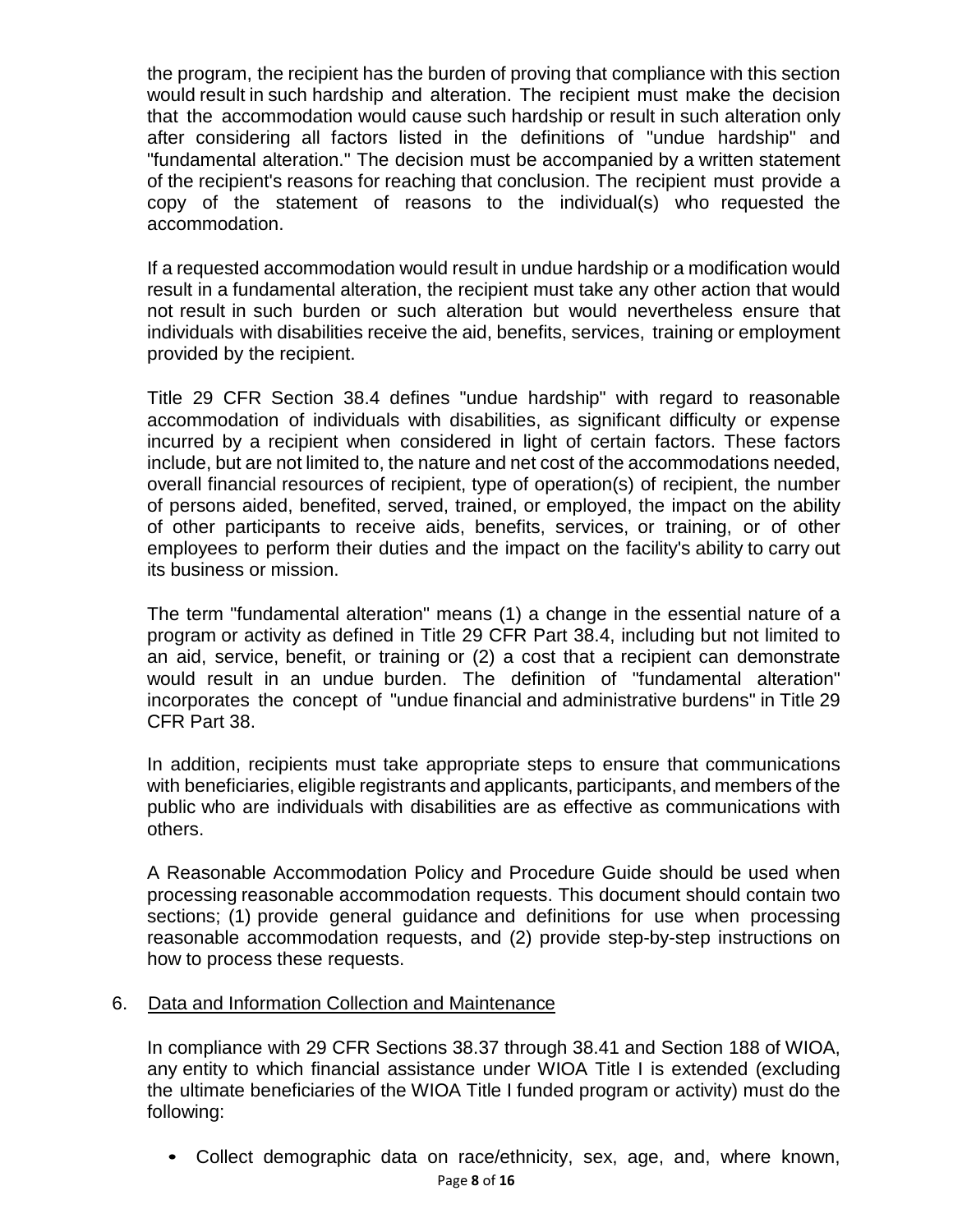disability status, of each individual, registrant, eligible individual/registrant, participant, terminee, individual for employment, and employee.

- Maintain records of data in a system designed to allow the State and CRC to conduct statistical or other quantifiable analyses to verify compliance.
- Safeguard the confidentiality of the required information; confidential information should only be used for recordkeeping and reporting purposes; determining eligibility, where appropriate, for WIOA Title I financially assisted program or activity; determining if the recipient is operating its WIOA program in a nondiscriminatory manner, or other use authorized by law.
- Maintain a log of complaints filed alleging discrimination on the grounds of race, color, religion, sex, national origin, age, disability, political affiliation or belief, and for beneficiaries only, citizenship (citizen or authorization to work in the U.S.) or participation in a WIOA Title I financially assisted program and activity. The log must include: (1) name and address of the complainant; (2) grounds of the complaint; (3) description of the complaint; (4) date complaint was filed; (5) disposition and date of disposition of complaint; and (6) any other pertinent information.

*The EEO Office requires a copy of the Local Area complaint log annually (each calendar year).* Please mail to the following address or return by e-mail:

> Equal Employment Opportunity Office Employment Development Department 800 Capitol Mall, MIC 49 P. O. Box 826880 Sacramento, CA 94280-0001

- Promptly notify the CRC of any administrative enforcement actions or lawsuits filed against a Local Area alleging discrimination on the grounds of race, color, religion, sex, national origin, age, disability, political affiliation or belief, and for beneficiaries only, citizenship or participation in a WIOA Title I financially assisted program and activity. Provide a brief description of the findings in any civil rights compliance review where the applicant or recipient was found in noncompliance and keeps a log containing certain information regarding complaints filed with it according to procedures set by the CRC.
	- Retain records, including records of complaints, for a period of not less than three years from the close of the applicable program year or date or resolution of complaint.
	- a. Adopt procedures for responding to complaints of discrimination.

# 7. Monitor for Compliance

In accordance with Title 29 CFR Sections  $38.54(d)(2)(ii)$  and  $38.54(d)(2)(iii)$ , the EEO Office of the EDD monitors Local Areas for nondiscrimination and equal opportunity compliance as required by WIOA provisions and related regulations.

*The EEO Office requires that each Local Area complete and submit the Electronic Compliance Monitoring Checklist biennial self-assessment checklists. The EEO Office will review the self-assessments, along with*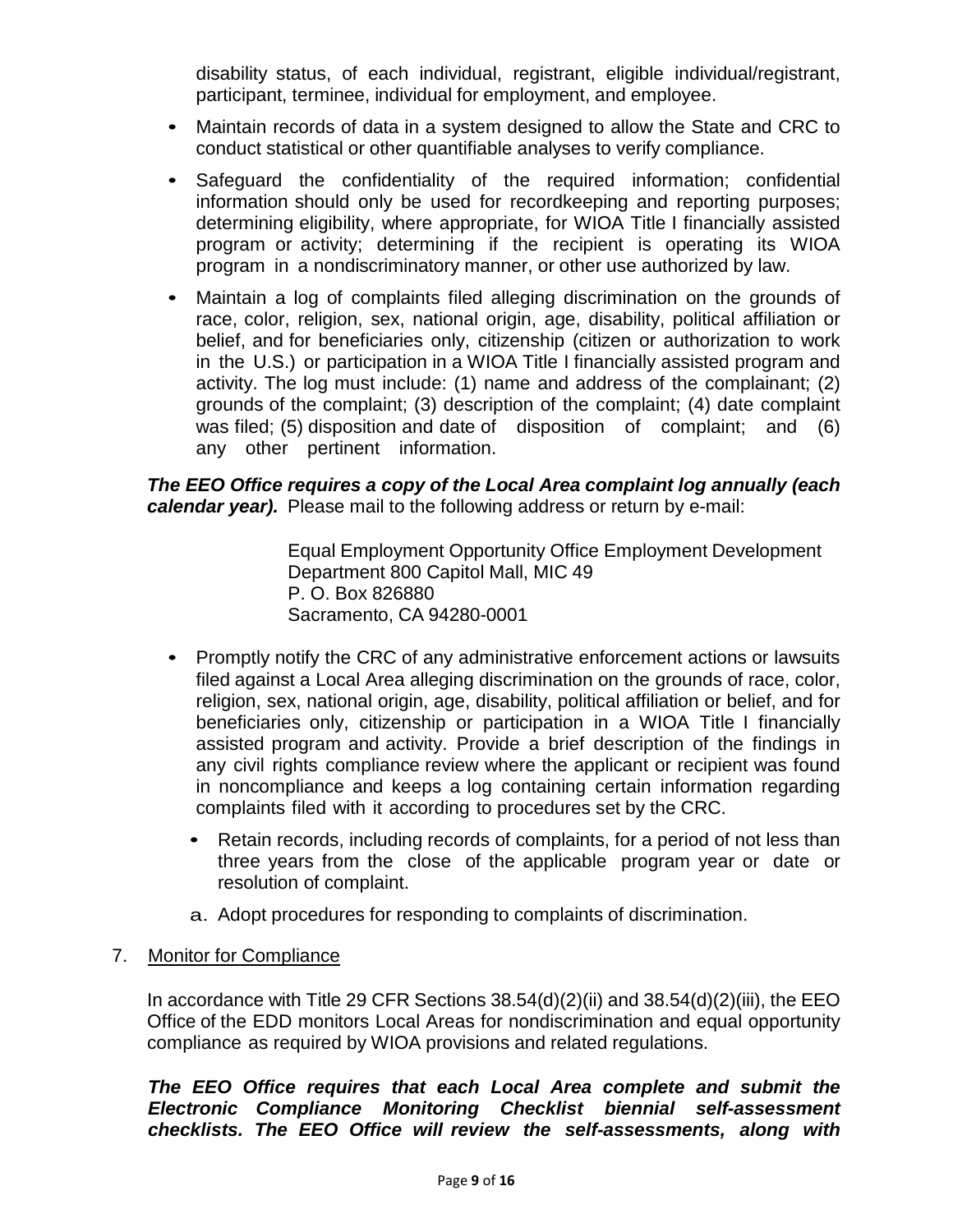### *additional equal opportunity-related data, to coordinate and determine if a Local Area on-site review is necessary during a given program year.*

Through self-evaluations, Local Areas can validate their efforts in meeting regulatory requirements and identify the compliance status of their programs, activities, and Local Areas in which they need technical assistance.

### 8. Complaint Processing Procedures

In compliance with nondiscrimination and equal opportunity provisions of the WIOA and Title 29 CFR Section 38.76, the EO Officer must do the following:

- Develop and publish procedures (including alternative dispute resolution) for resolving allegations within the Local Area for noncompliance with applicable nondiscrimination and equal opportunity provisions.
- Develop and publish procedures for resolving allegations against service providers for noncompliance with applicable nondiscrimination and equal opportunity provisions. The service providers must then follow those procedures. (NOTE – Although the Local Area does not have the same contractual jurisdiction with vendors as with service providers, *the Local Area shall document the facts of an alleged complaint. The facts should be used to advise the participant of any recourse available and to determine if the Local Area should continue to utilize the services of the vendor.*)
- Establish a logging system to record discrimination complaints.

The Local Areas complaint processing procedures must specify the following:

- a. Any person who believes that he or she or any specific class of individuals has been or is being subjected to discrimination prohibited by the nondiscrimination and equal opportunity provisions of WIOA may file a written complaint by using the *Discrimination Complaint Form – Local Area*, or a representative may file the complaint on his or her behalf.
- b. The complaint may be filed either with the Local Area's EO Officer (or the person designated for this purpose), or directly with the CRC at DOL, 200 Constitution Avenue N.W., Room N-4123, Washington, D.C. 20210.
- c. A complaint filed, pursuant to Title 29 CFR 38.30, must be filed within 180 days of the alleged discrimination. The CRC, if shown good cause, may extend the filing time. In order to receive an extension, the complainant must be notified that a waiver letter is to be filed with the CRC. The waiver letter should include the reason the 180-day time period elapsed. This time period for filing is for the administrative convenience of the CRC and does not create a defense for the respondent.
- d. Complaints must be filed in writing by completing the *Discrimination Complaint Form – Local Area* or your personalized Local Area locally developed form. Regardless of the form used, all complaints must include the following information: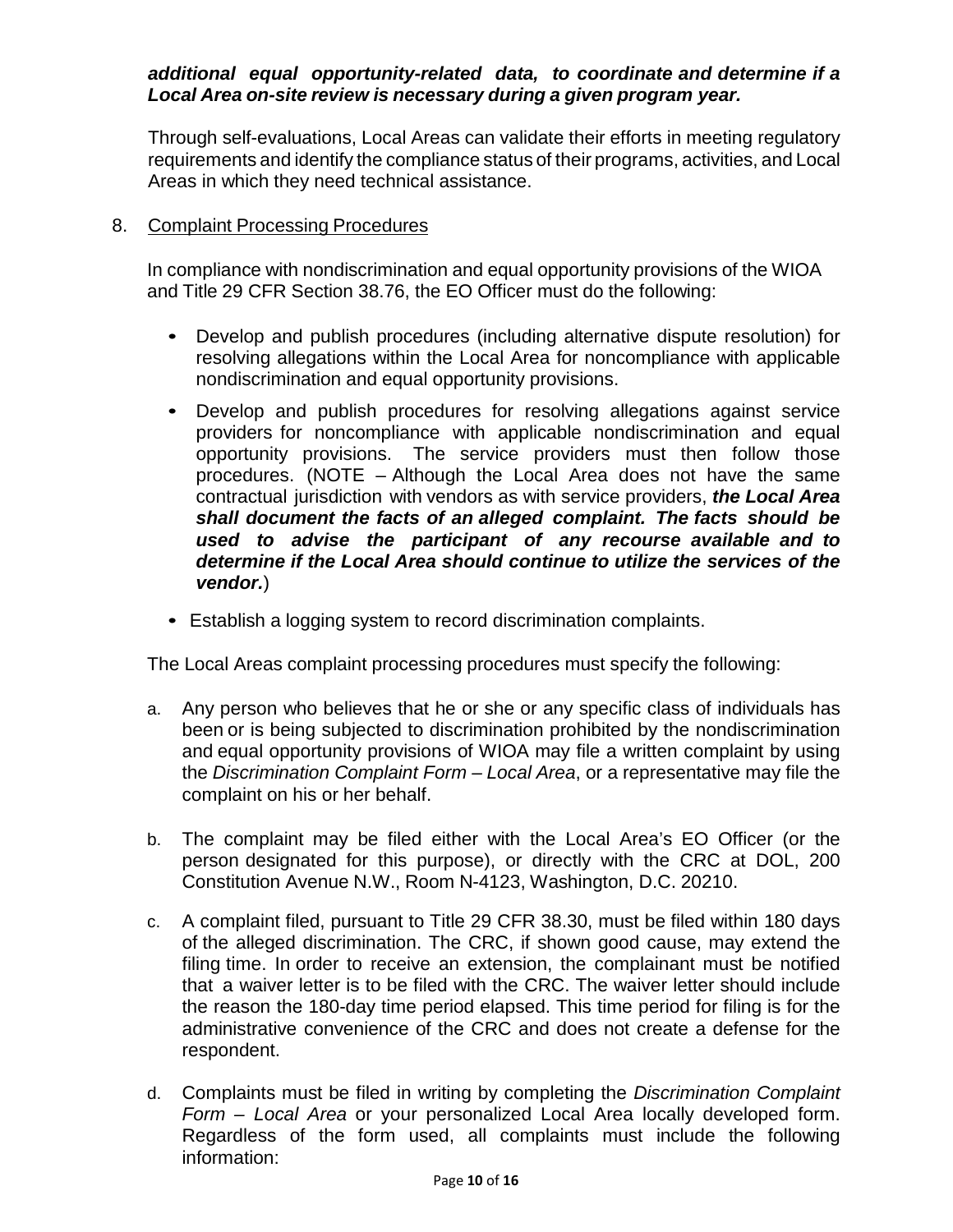- Contain the complainant's name, address, or other means of contacting him or her.
- Identify the respondent.
- Describe the complainant's allegation(s) in sufficient detail to allow the CRC or Local Area EO Officer, as applicable, to determine whether (1) the CRC or the Local Area has jurisdiction over the complaint; (2) the complaint was filed timely; and (3) the complaint has apparent merit, i.e., whether the allegation(s), if true, would violate any of the nondiscrimination and equal opportunity provisions of WIOA.
- Be signed by the complainant or his or her authorized representative.
- e. Both complainant and respondent have the right to be represented by an attorney or other individual of his or her choice.
- f. Alternative Dispute Resolution (ADR)
	- (1) The complainant must be offered ADR immediately upon receipt of the complaint. The choice whether to use ADR rests with the complainant. The preferred form of ADR is mediation.

What is Mediation? Mediation is a voluntary process during which a neutral third party assists both parties (complainant and respondent), communicates their concerns, and comes to an agreement about how to resolve a dispute.

The mediator does not make decisions, rule as to who is right or wrong, nor take sides or advocate for one side or the other. The role of the mediator is to help with communication so the parties can reach an understanding about how to best resolve their differences.

As the law allows, mediation proceedings and the information shared are confidential and no information divulged during this mediation may be used in court or any legal or administrative proceedings.

If the parties do not reach an agreement under ADR, the complainant may file directly with the CRC as described in Title 29 CFR Sections 38.71 through 38.74.

- (2) A party to any agreement reached under ADR may file a complaint with the CRC in the event the agreement is breached. In such circumstances, the following rules will apply:
	- The non-breaching party may file a complaint with the CRC within 30 days of the date on which the non-breaching party learns of the alleged breach.
	- The CRC must evaluate the circumstances to determine whether the agreement has been breached. If the CRC determines that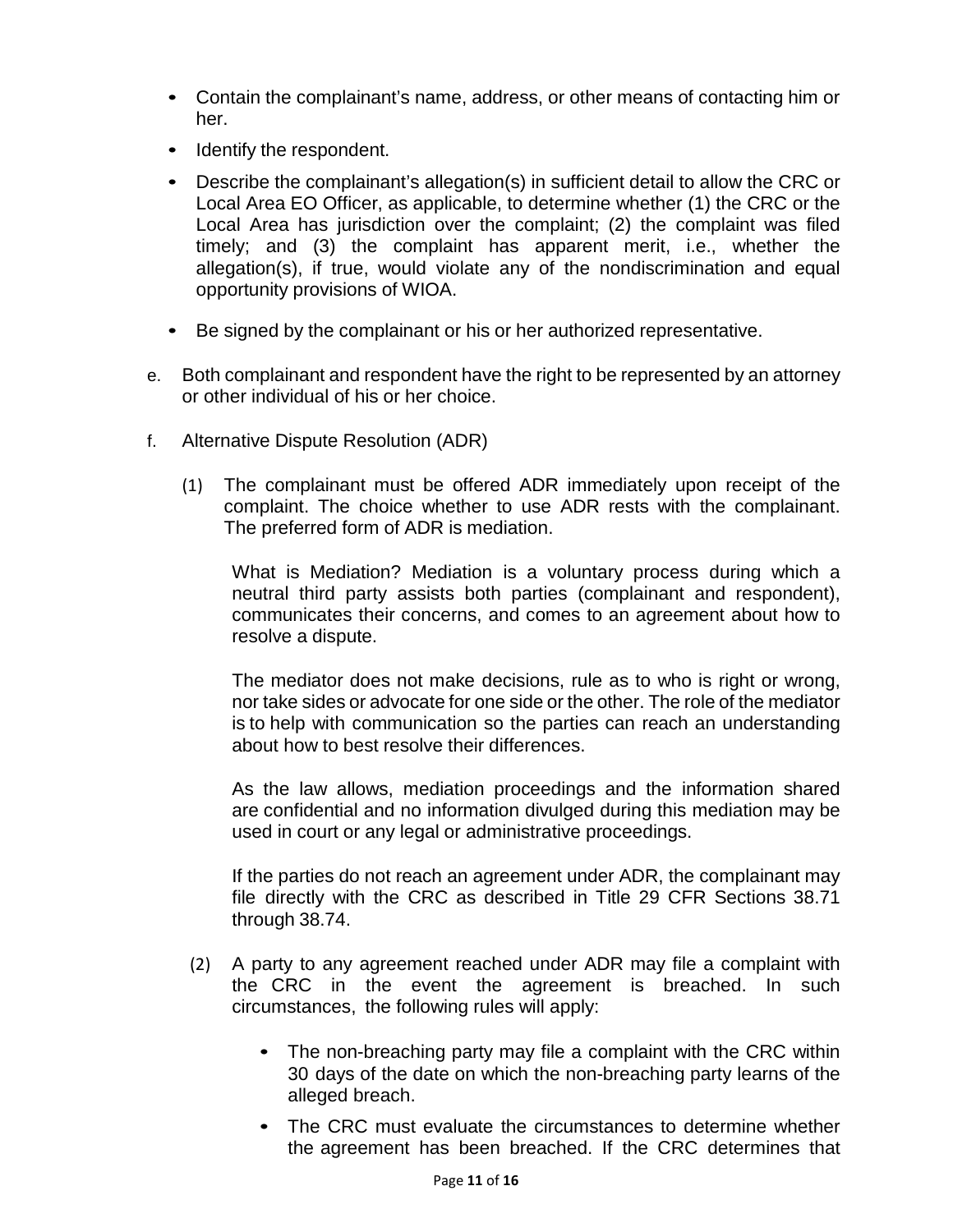the agreement has been breached, the complainant may file a complaint with the CRC based upon his or her original allegation(s), and the CRC will waive the time deadline for filing such a complaint.

### *Complaints filed with the Local Area*

a. The EO Officer shall issue a written acknowledgement of receipt by the Local Area of a complaint alleging discrimination by a WIOA Title I recipient and shall include a notice of the complainant's right to representation in the complaint process.

### *The EEO Office requires the EO Officer to forward one copy of the alleged complaint and one copy of the issued Notice of Final Action to the following address:*

*Equal Employment Opportunity Office Employment Development Department 800 Capitol Mall, MIC 49 P. O. Box 826880 Sacramento, CA 94280-0001*

- b. If the complainant elects not to participate in the ADR process, the EO Officer shall investigate the circumstances underlying the alleged complaint.
- c. At any point in the investigation of the complaint, the complainant, respondent, or the EO Officer may request that the parties attempt conciliation. The EO Officer shall facilitate such conciliation efforts.

What is Conciliation? Conciliation is a process whereby the parties to a dispute agree to utilize the services of a conciliator, who then meets with the parties separately in an attempt to resolve their differences. Conciliation differs from mediation in that the main goal is to conciliate, most of the time by seeking concessions.

If the conciliator is successful in negotiating an understanding between the parties, said understanding is almost always committed to writing (usually with the assistance of legal counsel) and signed by the parties, at which time it becomes a legal binding contract and falls under contract law.

- d. The Local Area shall be allowed 90 days to issue a Notice of Final Action from the date on which the complaint was filed. If, during the 90-day period, the Local Area issues a decision that is not acceptable to the complainant, the complainant or his or her representative may file a complaint with the CRC within 30 days after the date on which the complainant receives the Notice.
- e. If the 90 days expire and the complainant does not receive a Notice of Final Action from the Local Area, or the Local Area failed to issue a Notice of Final Action, the complainant or his/her representative may file a complaint with the CRC within 30 days of the expiration of the 90-day period. In other words, the complaint must be filed with the CRC within 120 days of the date on which the complaint was filed with the Local Area.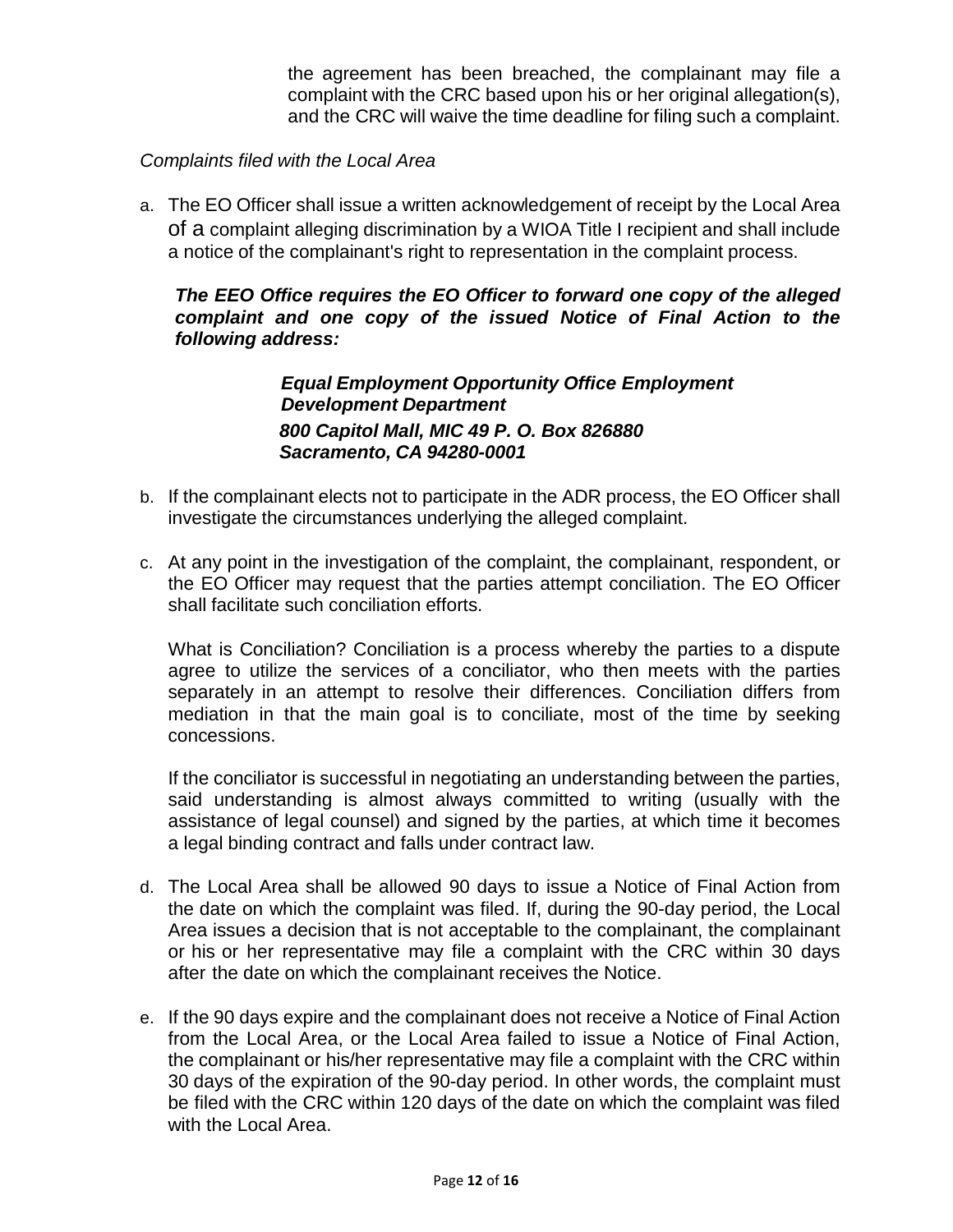- f. The CRC may extend the 30-day time limit if the complainant is not notified, as provided in Title 29 CFR Section 38.81, or for other good cause shown.
- g. The Local Area shall notify the complainant in writing immediately upon determining that it does not have jurisdiction over a complaint that alleges a violation of the nondiscrimination and equal opportunity provisions of the WIOA. The *Notice of Lack of Jurisdiction* must also include the basis for such determination, as well as a statement of the complainant's right to file a written complaint with the CRC within 30 days of receipt of the Notice.
- h. During the resolution process, the EO Officer shall assure that all parties involved are given due process. These due process elements include the following:
	- A notice to all parties of the specific charges
	- A notice to all parties of the responses to the allegations
	- The right of both parties to representation
	- The right of each party to present evidence, and to question others who present evidence
	- A decision made strictly on the evidence on the record Actions by the CRC are as follows:

The CRC determines acceptance of a complaint filed pursuant to Title 29 CFR Section 34.82. When the CRC accepts a complaint for investigation, it shall do the following:

- Notify the Local Area and the complainant of the acceptance of the complaint for investigation.
- Advise the Local Area and complainant on the issues over which the CRC has accepted jurisdiction.
	- a. The Local Area, the complainant, or a representative may contact the CRC for information regarding the complaint filed.
	- b. When a complaint contains insufficient information, the CRC will seek the needed information from the complainant. If the complainant is unavailable after reasonable efforts have been made to reach him/her, or the information is not provided within the time specified, the complaint file may be closed without prejudice upon written notice sent to the complainant's last known address.
	- c. The CRC, per WIOA Section 183(c), may issue a subpoena to the complainant to appear and give testimony and/or produce documentary evidence, before a designated representative, relating to the complaint being investigated. Issuing a subpoena can be done any place in the U.S., at any designated time and place.
	- d. Where the CRC lacks jurisdiction over a complaint, the CRC shall do the following:
		- Notify the complainant, explaining why the complaint is not covered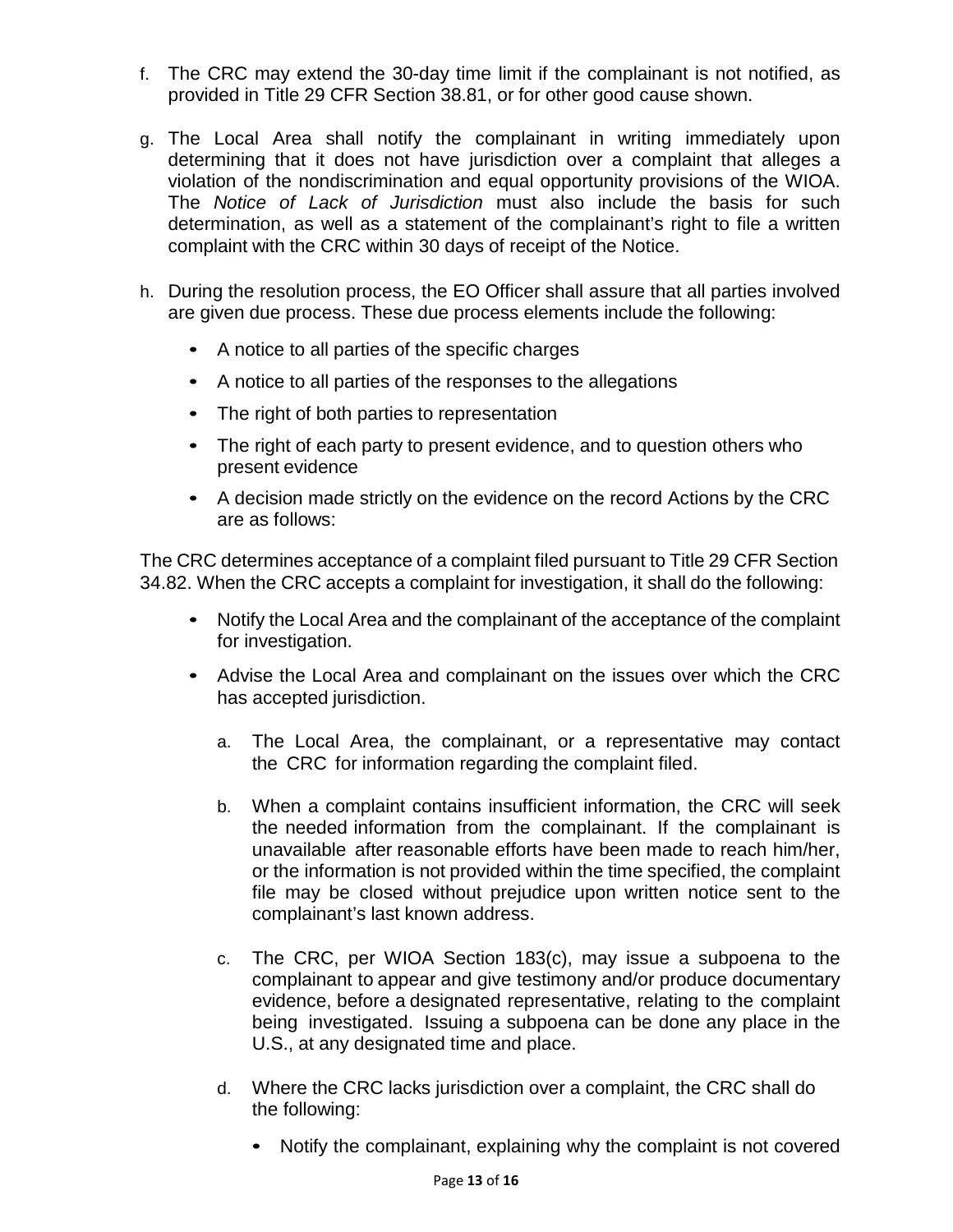by the nondiscrimination and equal opportunity provisions of WIOA or Title 29 CFR Part 38.

- Refer the complainant to the appropriate federal, State, or local authority, when possible.
- e. The CRC will notify the complainant when a claim is not to be investigated and explain the basis for that determination.
- f. The CRC will refer complaints governed by the *Age Discrimination Act of 1975* to mediation as specified in Title 45 CFR Section 90.43(c)(3).
- g. If the complainant alleges more than one kind of complaint, "joint complaint" (e.g., individual employment discrimination, age discrimination, equal pay discrimination, etc.), the CRC shall refer such joint complaint to the Equal Employment Opportunity Commission for investigation and conciliation under the procedures described in Title 29 CFR, Parts 1690 or 1691, as appropriate. The CRC will advise the complainant and the Local Area of the referral.
- h. Under the One-Stop delivery system where the complainant alleges discrimination by an entity that operates a program or activity financially assisted by a federal grant making agency other than DOL, but participates as a partner in a One-Stop delivery system, the following procedures apply:
	- If the complainant alleges discrimination on a basis that is prohibited both by Section 188 of WIOA and by a civil rights law enforced by the federal grant making agency, the CRC and the grant making agency have dual jurisdiction over the complaint. The CRC will refer the complaint to the grant making agency for processing. The grant making agency's regulations will govern the processing of the complaint.
	- If the complainant alleges discrimination on the basis that is prohibited by Section 188 of WIOA, but not by any civil rights laws enforced by the federal grant making agency, the CRC has sole jurisdiction over the complaint and will retain and process the complaint pursuant to Title 29 CFR Part 38. The CRC will advise the complainant and the Local Area of the referral.
- i. The CRC may offer the parties of a complaint the option of mediating the complaint. In such circumstances, the following rules apply:
	- The mediation is voluntary; both parties must consent before the mediation process will proceed.
	- The mediation will be conducted under the guidance issued by the CRC.
	- If the parties are unable to reach resolution of the complaint through the mediation, the CRC will investigate and process the complaint under Title 29 CFR Sections 38.82 through 38.88.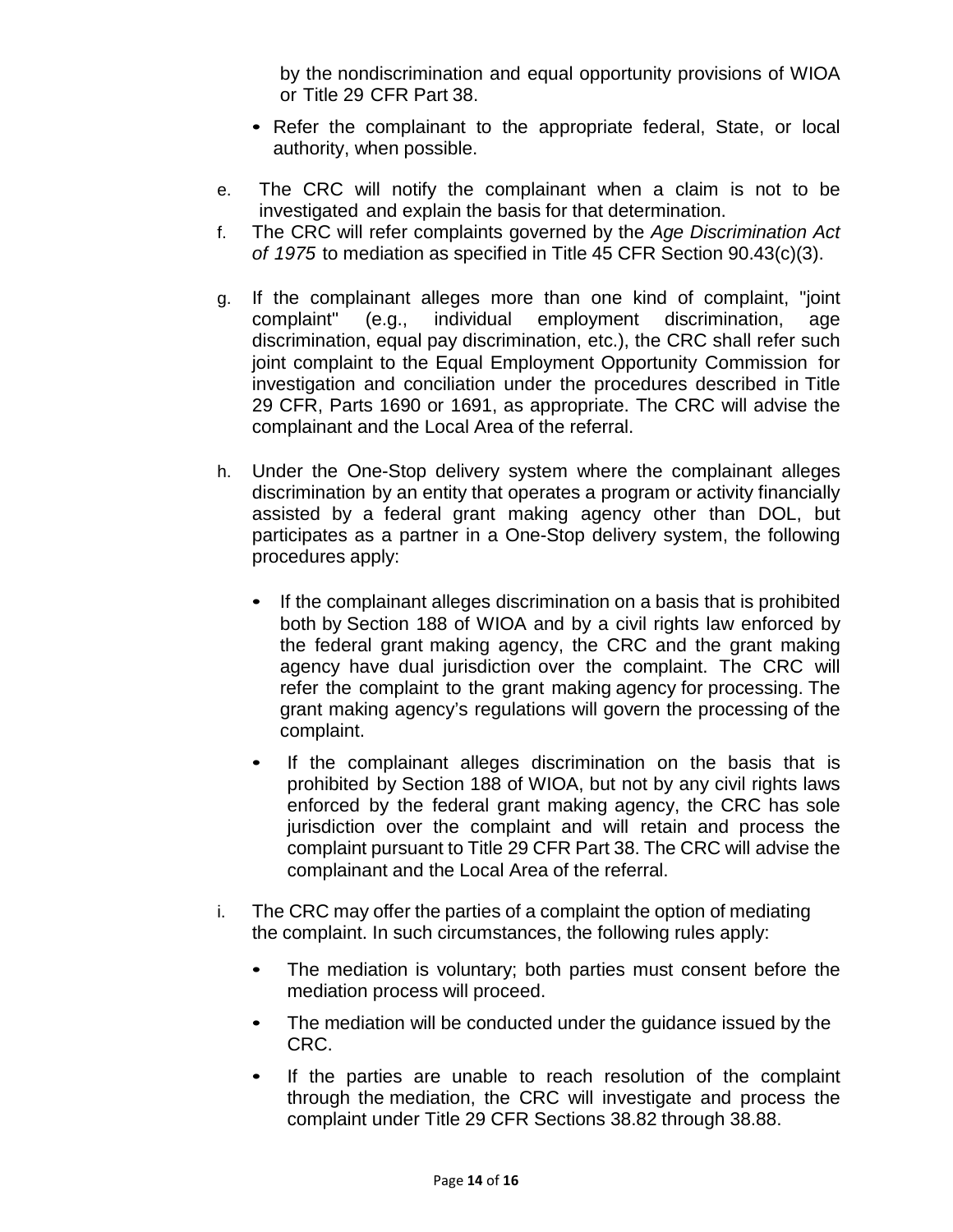- j. After making such a cause finding, the CRC shall issue an Initial Determination. The Initial Determination shall notify the complainant and the Local Area, in writing, of the following:
	- The specific findings of the investigation;
	- The proposed corrective or remedial action and the time by which the corrective or remedial action must be completed;
	- Whether it will be necessary for the Local Area to enter into a written agreement; and
	- The opportunity to participate in voluntary compliance negotiations.
- k. Where a no cause determination is made, the CRC must issue a Final Determination to the complainant and the Local Area. The Final Determination represents DOL's final agency action on the complaint.

### 9. Corrective Actions/Sanctions

A Letter of Findings, Notice to Show Cause, or Initial Determination issued pursuant to Title 29 CFR Sections 38.62 or 38.63, 38.66 and 38.67, or 38.91, respectively, must include the steps and the specific time period it will take the Local Area to achieve voluntary compliance. See Section 38.94 for corrective action steps.

Monetary corrective action may **not** be paid from federal funds.

If the Local Area receives a finding of noncompliance, the following sections of Title 29 CFR Part 38 may be referred to for detailed information:

- Final Determinations, Sections 38.90 through 38.101.
- Breaches of Conciliation Agreements, Sections 38.102 through 38.105.
- Subpart E Federal Procedures for Effecting Compliance, Sections 38.110 through 38.115.

Intimidation and Retaliation is Prohibited

No recipient may discharge, intimidate, retaliate, threaten, coerce, or discriminate against any individual because the individual has filed a complaint alleging a violation of WIOA; opposed a practice prohibited by the nondiscrimination and equal opportunity provisions of the WIOA; or furnished information to, or assisted or participated in any manner in an investigation, review, hearing, or any other activity related to administration of, exercise of authority under, or exercise of privilege secured by the nondiscrimination and equal opportunity of WIOA or Title 29 CFR Part 38. The sanctions and penalties contained in these procedures may be imposed against any recipient who engages in any such retaliation or intimidation, or fails to take necessary steps to prevent such activity.